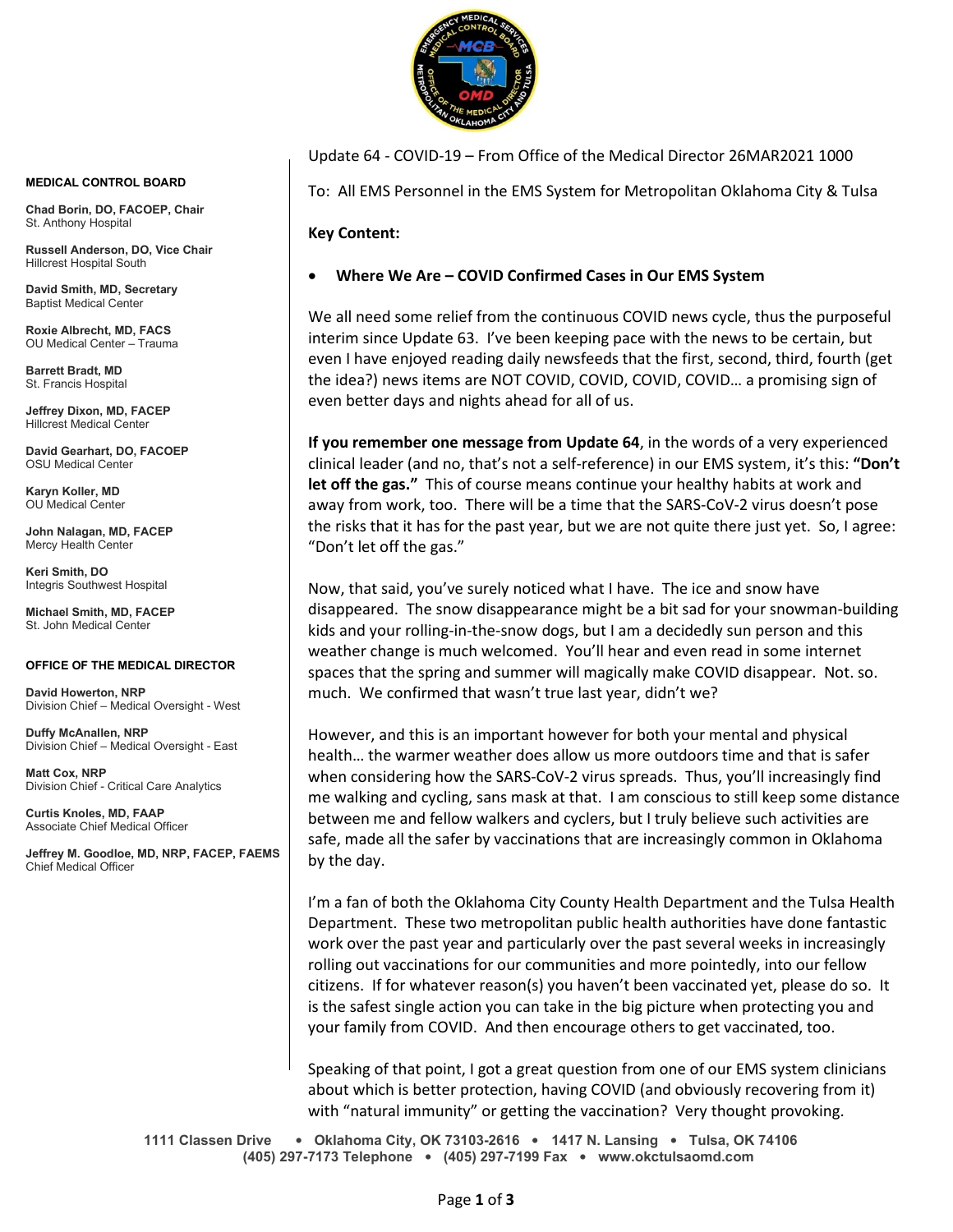The evidence to date supports that vaccinations give us better and broader protection against the "baseline" SARS-CoV-2 virus and even its variants of concern, too. So, while I'm quite sure those who are now recovered from acute COVID didn't want to have it in the first place, we want those folks to get vaccinated as well for the additional protection that provides. It's still the CDC recommendation to wait approximately 3 months after the active COVID infection to get vaccinated.

And speaking of the CDC, yes, there are new recommendations about what you, I, and others post-vaccination can do that we weren't supposed to do a year ago. You can find those here: [https://www.cdc.gov/coronavirus/2019](https://www.cdc.gov/coronavirus/2019-ncov/vaccines/fully-vaccinated.html) [ncov/vaccines/fully-vaccinated.html](https://www.cdc.gov/coronavirus/2019-ncov/vaccines/fully-vaccinated.html)

Those guidelines are helpful to many folks, but honestly can be unintentionally confusing when applied to what you and I do professionally in healthcare. I was asked this week, "Can we quit wearing masks in the ambulance cabs and fire stations? Do you know what a pain that is?"

So, in reverse order…. yes, it is a pain and no, keep doing the safe thing by masking. The issue isn't so much you, but all the others around you – family, friends, etc. We are still learning about how much protection that these vaccines provide (or don't) in not just keeping us healthy but keeping us from spreading COVID unintentionally to others. I do believe in time, which will provide for more of our family members and friends to get vaccinated, that we'll get back to mask-free times in EMS.

As to what the "new normal" in EMS and in the broader picture of life will be? That's still TBD (to be determined). Much like the HIV emergence in the early 1980s changed the understanding and recognition of bloodborne pathogens in EMS and the rest of healthcare, bringing with it markedly increased use of gloves, this pandemic may bring a lasting realization that we've needed to be more conscientious of respiratory pathogens, too. While that doesn't equate to living behind a mask for all times in EMS ahead, I do think we'll find ourselves reaching for masks more frequently than we did pre-2020.

My insider sources tell me that the CDC is working on some updated guidelines that will more directly apply to us as EMS professionals and I'll certainly welcome those to help us be even more clear on what actions we can safely start relaxing.

Now, ready for some more good news? Great, here it is!

## **Where We Are – COVID Confirmed Cases in Our EMS System**

The curve is staying bent in the right direction. Ongoing thanks to the OMD team and all those involved in helping us collect this important information every 30 days so we can all be smarter about at least some of the impact of this viral pandemic upon our EMS system.

As you take in this latest set of numbers, which are definitively people – our sisters and brothers in EMS - please keep in conscious thought the importance of continuing to get your COVID vaccinations until completed and of encouraging others to get theirs when they are eligible and able. You didn't think I would pass up another opportunity to encourage that, did you?

Recall we have two pathways out of this pandemic: 1) smart infection control with "MEGG" PPE at work, and masks, distancing, and handwashing in our lives away from work; and 2) vaccinations, preferably for everyone that medically can receive them.